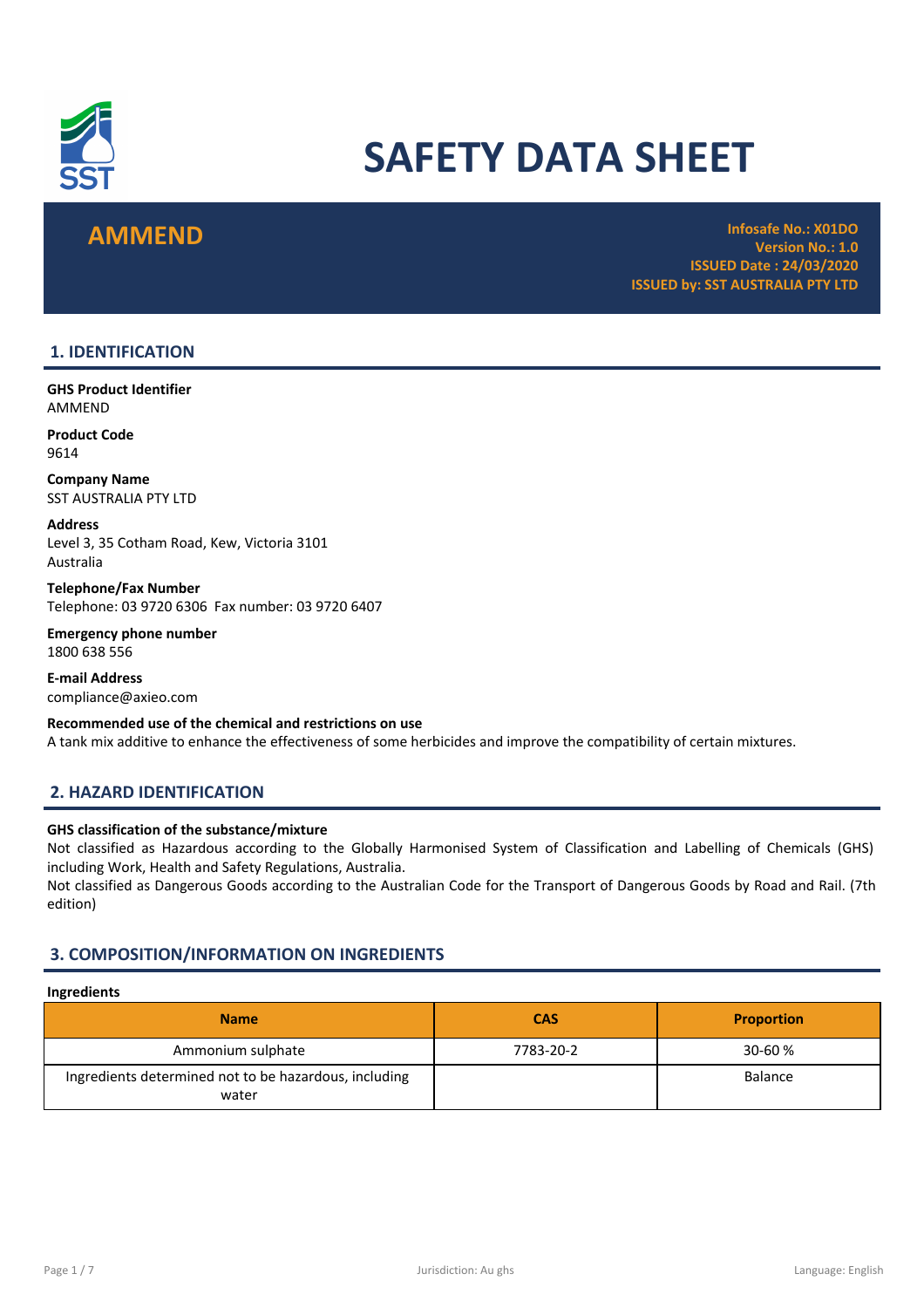# 4. FIRST-AID MEASURES

#### Inhalation

If inhaled, remove affected person from contaminated area. Keep at rest until recovered. If symptoms develop and/or persist seek medical attention.

### Ingestion

Do not induce vomiting. Wash out mouth thoroughly with water. Seek medical attention.

### Skin

Wash affected area thoroughly with soap and water. If symptoms develop seek medical attention.

### Eye contact

If in eyes, hold eyelids apart and flush the eyes continuously with running water. Remove contact lenses. Continue flushing for several minutes until all contaminants are washed out completely. If symptoms develop and/or persist seek medical attention.

# First Aid Facilities

Eyewash and normal washroom facilities.

#### Advice to Doctor

Treat symptomatically.

### Other Information

For advice in an emergency, contact a Poisons Information Centre or a doctor at once. (131 126)

# 5. FIRE-FIGHTING MEASURES

### Suitable Extinguishing Media

Carbon dioxide, dry chemical, foam, water mist or water spray.

#### Hazards from Combustion Products

Under fire conditions this product may emit toxic and/or irritating fumes and gases including: ammonia and oxides of sulphur.

#### Specific Hazards Arising From The Chemical

This product is non combustible. However, following evaporation of aqueous component under fire conditions, the non-aqueous component may decompose and/or burn.

#### Decomposition Temperature

Not available

#### Precautions in connection with Fire

Fire fighters should wear full protective clothing and self-contained breathing apparatus (SCBA) operated in positive pressure mode. Fight fire from safe location.

# 6. ACCIDENTAL RELEASE MEASURES

#### Emergency Procedures

Spillage can be slippery. Wear appropriate personal protective equipment and clothing to prevent exposure. Increase ventilation. If possible contain the spill. Place inert absorbent material onto spillage. Collect the material and place into a suitable labelled container. As a water based product, if spilt on electrical equipment the product will cause short-circuits. Do not dilute material but contain. Dispose of waste according to the applicable local and national regulations. If contamination of sewers or waterways occurs inform the local water and waste management authorities in accordance with local regulations.

# 7. HANDLING AND STORAGE

#### Precautions for Safe Handling

Avoid inhalation of vapours and mists, and skin or eye contact. Use only in a well ventilated area. Keep containers sealed when not in use. Prevent the build up of mists or vapours in the work atmosphere. Maintain high standards of personal hygiene i.e. washing hands prior to eating, drinking, smoking or using toilet facilities.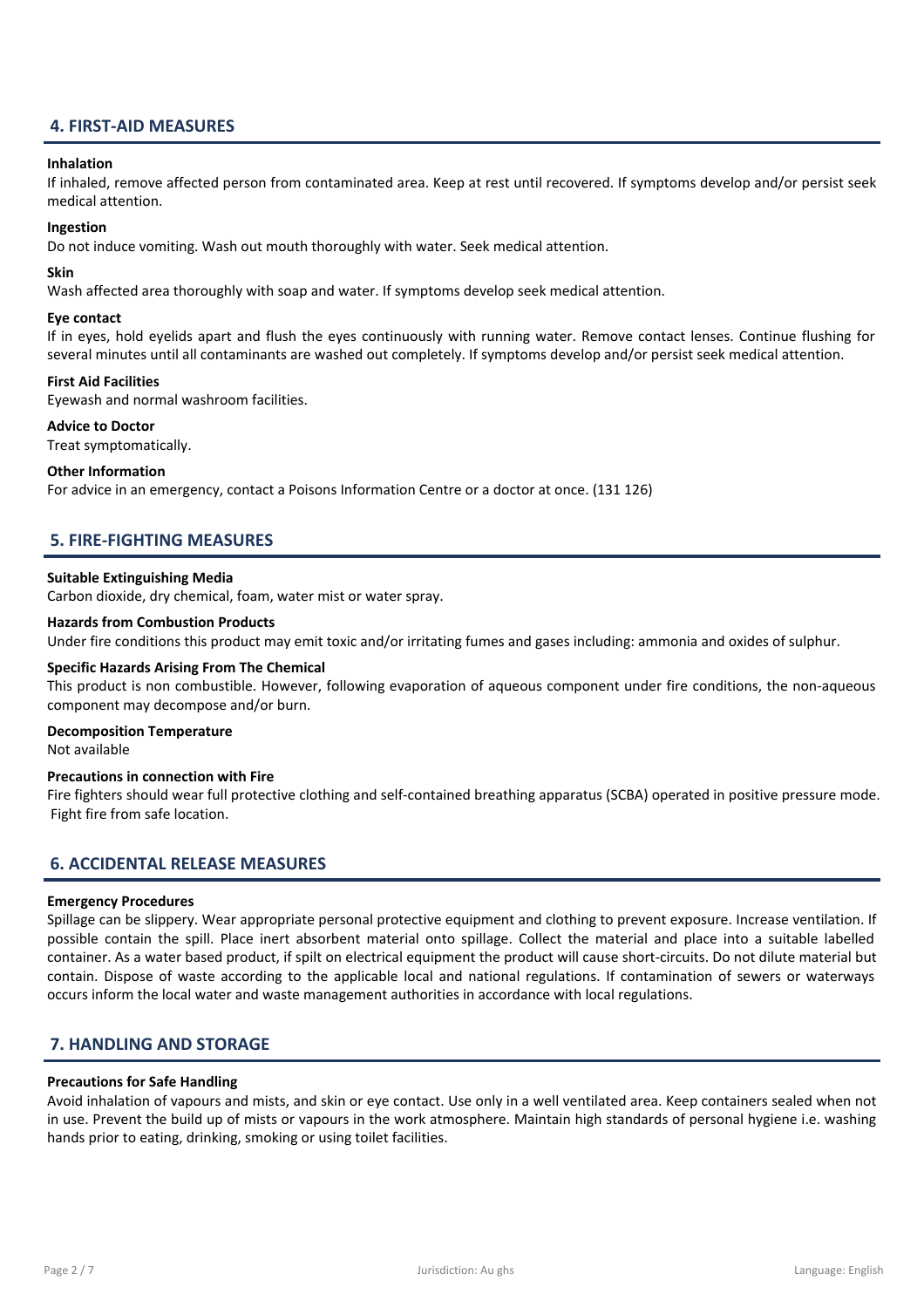# Conditions for safe storage, including any incompatibilities

Protect from freezing. Store in a cool, dry, well-ventilated area, out of direct sunlight. Store in suitable, labelled containers. Keep containers tightly closed. Store away from incompatible materials. Ensure that storage conditions comply with applicable local and national regulations.

# 8. EXPOSURE CONTROLS/PERSONAL PROTECTION

### Occupational exposure limit values

No Exposure Limit Established

Biological Limit Values No biological limits allocated.

### Appropriate Engineering Controls

Use with good general ventilation. If mists or vapours are produced, local exhaust ventilation should be used.

#### Respiratory Protection

If engineering controls are not effective in controlling airborne exposure then an approved respirator with a replaceable vapor/mist filter should be used. Refer to relevant regulations for further information concerning respiratory protective requirements. Reference should be made to Australian Standards AS/NZS 1715, Selection, Use and Maintenance of Respiratory Protective Devices; and AS/NZS 1716, Respiratory Protective Devices, in order to make any necessary changes for individual circumstances.

#### Eye Protection

Safety glasses with side shields, chemical goggles or full-face shield as appropriate should be used. Final choice of appropriate eye/ face protection will vary according to individual circumstances. Eye protection devices should conform to relevant regulations. Eye protection should conform with Australian/New Zealand Standard AS/NZS 1337 (series) - Eye Protectors for Industrial Applications.

#### Hand Protection

Wear gloves of impervious material. Final choice of appropriate gloves will vary according to individual circumstances i.e. methods of handling or according to risk assessments undertaken. Occupational protective gloves should conform to relevant regulations. Reference should be made to AS/NZS 2161.1: Occupational protective gloves - Selection, use and maintenance.

#### Body Protection

Suitable protective workwear, e.g. cotton overalls buttoned at neck and wrist is recommended. Chemical resistant apron is recommended where large quantities are handled.

# 9. PHYSICAL AND CHEMICAL PROPERTIES

Form Liquid

Appearance Clear liquid

Colour Not available

**Odour** Not available

Decomposition Temperature Not available

Melting Point Not available

Freezing Point  $<$  0  $^{\circ}$  C

Boiling Point Not available

Solubility in Water Soluble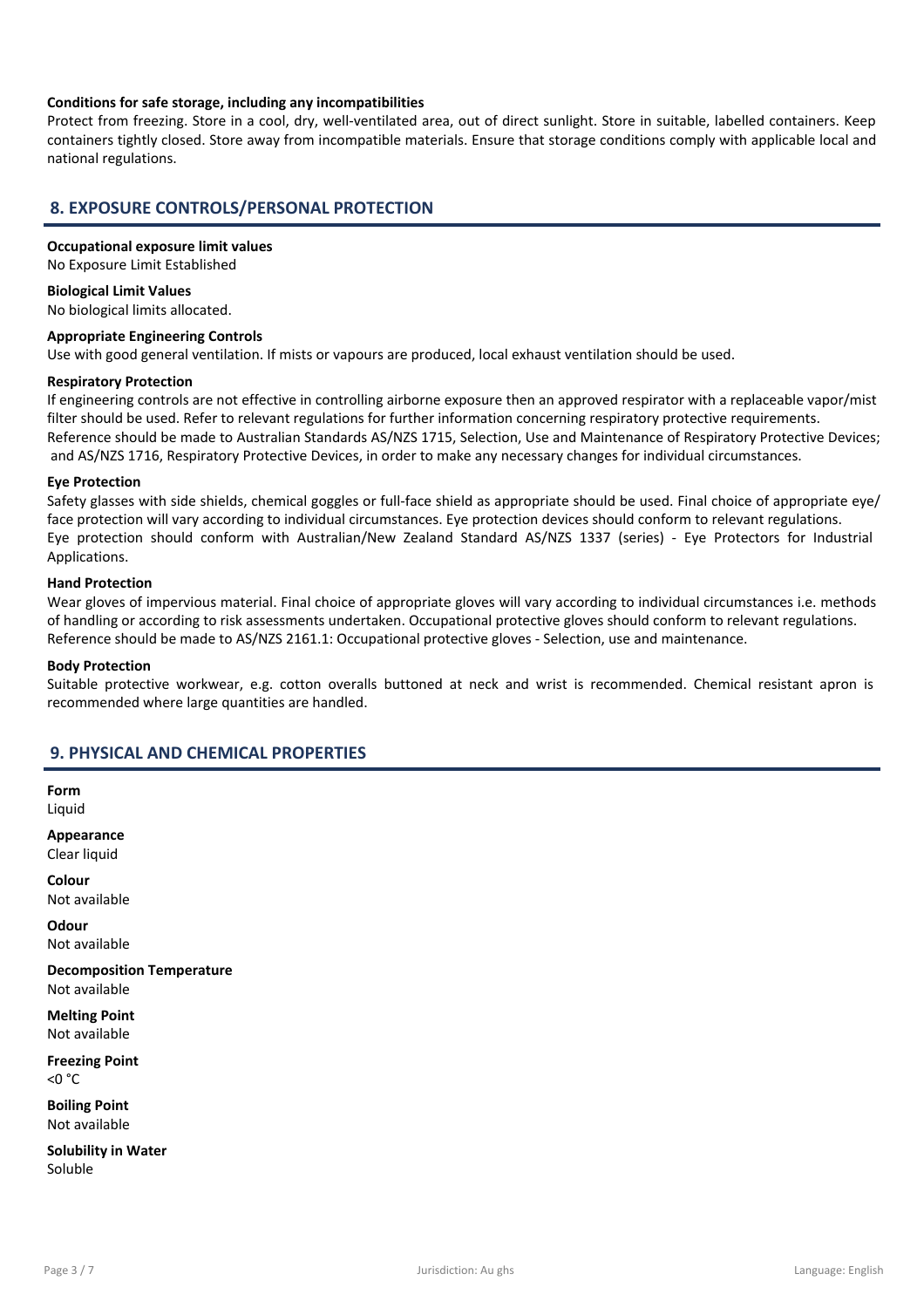Specific Gravity 1.2 (20 °C) (approximate)

pH 5-6 (1% aqueous solution)

Vapour Pressure Not available

Vapour Density (Air=1) Not available

Evaporation Rate Not available

Odour Threshold Not available

Viscosity Refer to Section 9: Kinematic Viscosity and Dynamic Viscosity

Volatile Component Not available

Partition Coefficient: n-octanol/water Not available

Flash Point Not applicable

Flammability Non combustible material.

Auto-Ignition Temperature Not available

Flammable Limits - Lower Not available

Flammable Limits - Upper Not available

Explosion Properties Not available

Oxidising Properties Not available

Kinematic Viscosity Not available

Dynamic Viscosity Not available

# 10. STABILITY AND REACTIVITY

# **Reactivity**

Refer to Section 10: Possibility of hazardous reactions

Chemical Stability Stable under normal conditions of storage and handling.

# Conditions to Avoid

Extremes of temperature and direct sunlight. Protect from freezing.

# Incompatible materials

Strong oxidising agents, bases, chlorates and nitrates.

# Hazardous Decomposition Products

Thermal decomposition may result in the release of toxic and/or irritating fumes including: ammonia and oxides of sulphur.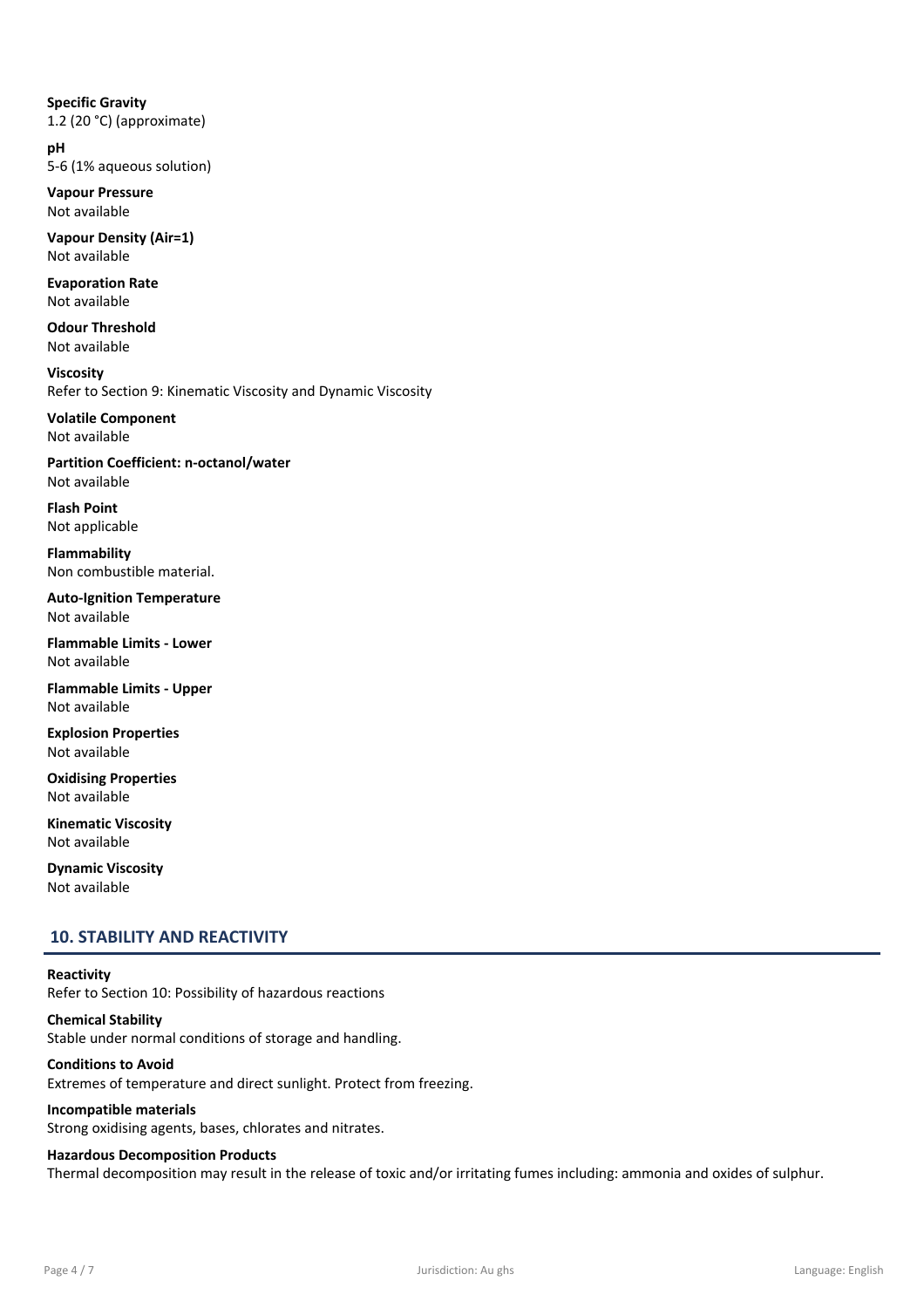# Possibility of hazardous reactions

Reacts with incompatible materials.

# Hazardous Polymerization

Will not occur.

# 11. TOXICOLOGICAL INFORMATION

# Toxicology Information

No toxicity data available for this material.

# Ingestion

Ingestion of this product may irritate the gastric tract causing nausea and vomiting.

# Inhalation

Inhalation of product vapours may cause irritation of the nose, throat and respiratory system.

#### Skin

May be irritating to skin. The symptoms may include redness, itching and swelling.

# Eye

May be irritating to eyes. The symptoms may include redness, itching and tearing.

# Respiratory sensitisation

Not expected to be a respiratory sensitiser.

Skin Sensitisation Not expected to be a skin sensitiser.

Germ cell mutagenicity Not considered to be a mutagenic hazard.

Carcinogenicity Not considered to be a carcinogenic hazard.

Reproductive Toxicity Not considered to be toxic to reproduction.

# STOT-single exposure

Not expected to cause toxicity to a specific target organ.

# STOT-repeated exposure Not expected to cause toxicity to a specific target organ.

Aspiration Hazard

Not expected to be an aspiration hazard.

# 12. ECOLOGICAL INFORMATION

# **Ecotoxicity**

No ecological data available for this material.

Persistence and degradability Not available

**Mobility** Not available

Bioaccumulative Potential Not available

Other Adverse Effects Not available

Environmental Protection Prevent this material entering waterways, drains and sewers.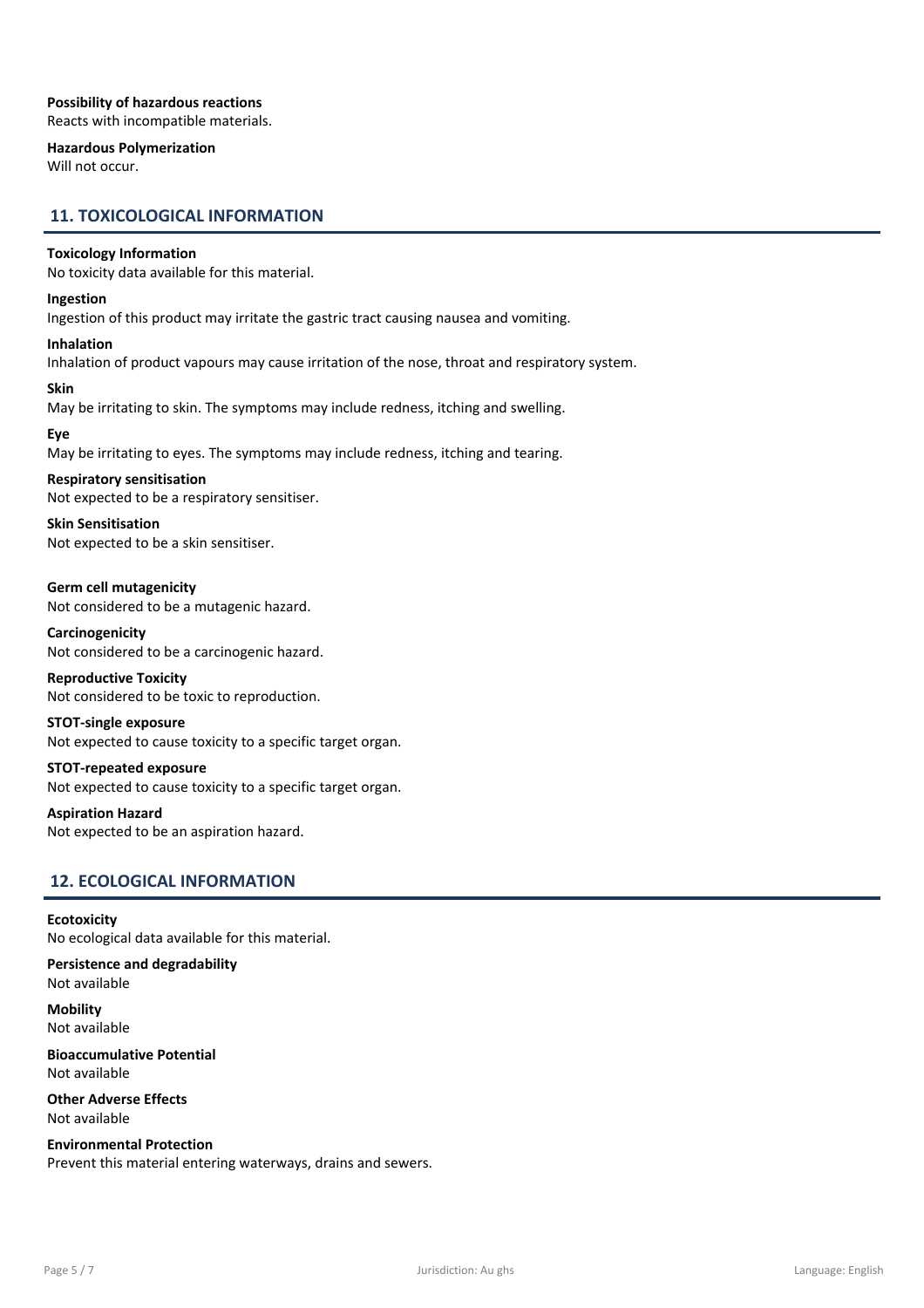# 13. DISPOSAL CONSIDERATIONS

### Disposal considerations

The disposal of the spilled or waste material must be done in accordance with applicable local and national regulations.

# 14. TRANSPORT INFORMATION

#### Transport Information

Not classified as Dangerous Goods according to the Australian Code for the Transport of Dangerous Goods by Road and Rail. (7th edition)

Not classified as Dangerous Goods by the criteria of the International Air Transport Association (IATA) Dangerous Goods Regulations for transport by air.

Not classified as Dangerous Goods by the criteria of the International Maritime Dangerous Goods Code (IMDG Code) for transport by sea.

U.N. Number None Allocated

UN proper shipping name None Allocated

Transport hazard class(es) None Allocated

Packing Group None Allocated

UN Number (Air Transport, ICAO) None Allocated

IATA/ICAO Proper Shipping Name Not dangerous for conveyance under IATA code

IATA/ICAO Hazard Class None Allocated

IATA/ICAO Packing Group None Allocated

IMDG UN No None Allocated

IMDG Proper Shipping Name Not dangerous for conveyance under IMO/IMDG code

IMDG Hazard Class None Allocated

IMDG Pack. Group None Allocated

IMDG Marine pollutant No

Transport in Bulk Not available

Special Precautions for User Not available

# 15. REGULATORY INFORMATION

# Regulatory information

Not classified as Hazardous according to the Globally Harmonised System of Classification and Labelling of Chemicals (GHS) including Work, Health and Safety Regulations, Australia.

Not classified as a Scheduled Poison according to the Standard for the Uniform Scheduling of Medicines and Poisons (SUSMP).